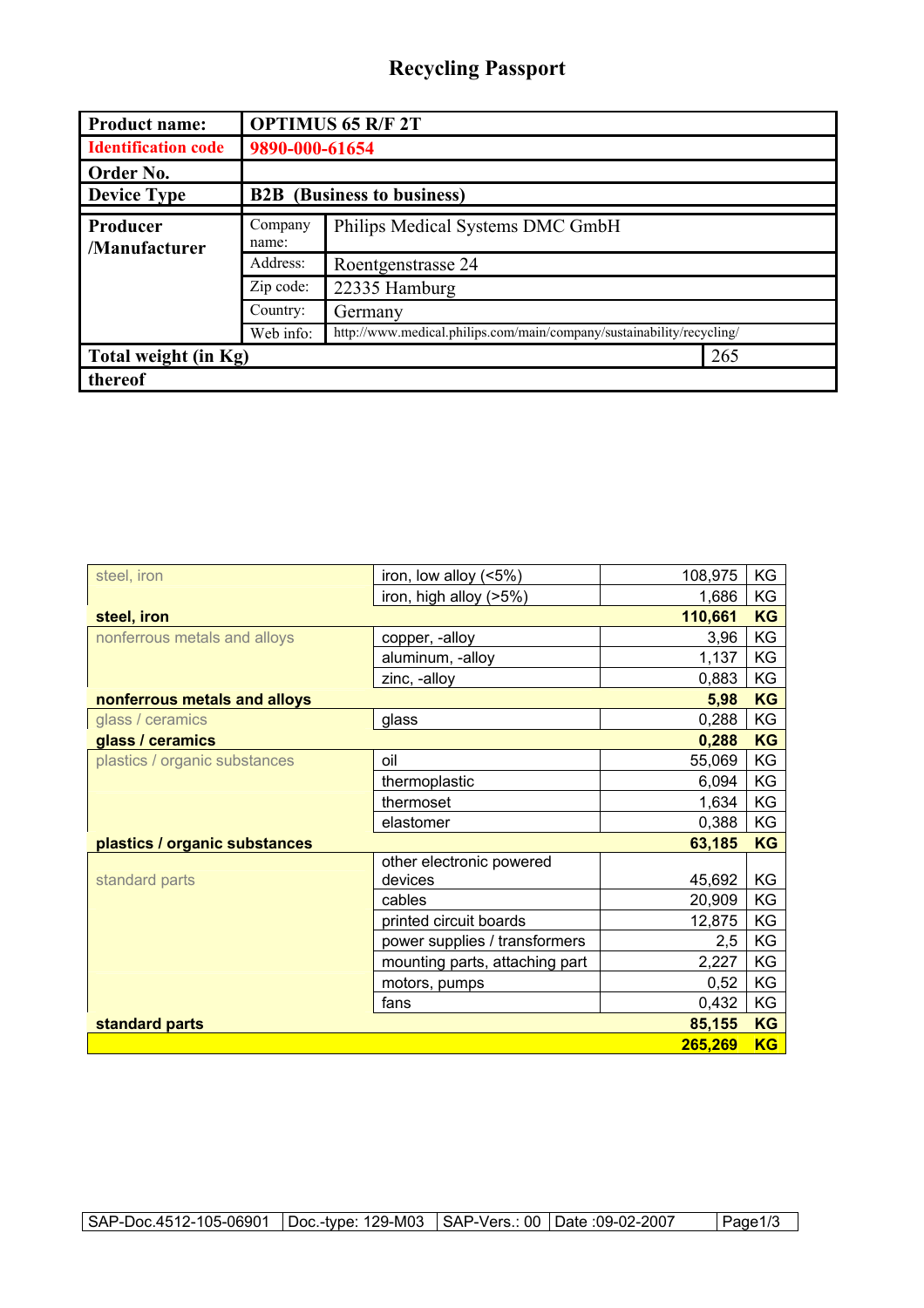## **Recycling Passport**

| <b>Recycle info</b>                      |                                                                                                                                                                                                                                                             |                                  |
|------------------------------------------|-------------------------------------------------------------------------------------------------------------------------------------------------------------------------------------------------------------------------------------------------------------|----------------------------------|
| <b>General Hazards</b><br>(Desinfection) | For dismantling activities Treatment Facilities must<br>consider the national requirements.<br>For personnel which can come into contact with<br>contaminated material, preventive measures pursuant to<br>national requirements must be taken into account |                                  |
| <b>Hazardous</b><br><b>Substances</b>    | <b>Substances:</b>                                                                                                                                                                                                                                          | <b>Location</b>                  |
| <b>To be removed</b>                     |                                                                                                                                                                                                                                                             |                                  |
|                                          |                                                                                                                                                                                                                                                             |                                  |
| <b>Batteries</b>                         | <b>Type:</b>                                                                                                                                                                                                                                                | <b>Location</b>                  |
|                                          | Lithium chrome cell, 3V<br>Lithium chrome cell, 3V                                                                                                                                                                                                          | Figure 1 $(1)$<br>Figure 1 $(2)$ |
| <b>To be removed</b>                     |                                                                                                                                                                                                                                                             |                                  |
| <b>Special attention</b>                 | <b>Item</b>                                                                                                                                                                                                                                                 | <b>Location</b>                  |
|                                          | Pb is present in the soldering process of PCBs                                                                                                                                                                                                              | Figure 1, 2                      |
|                                          |                                                                                                                                                                                                                                                             |                                  |
| <b>Fluids / Gases</b>                    | <b>Item</b>                                                                                                                                                                                                                                                 | <b>Location</b>                  |
|                                          | Transformer Oil, Shell Diala                                                                                                                                                                                                                                | Figure 1 $(3)$                   |
|                                          |                                                                                                                                                                                                                                                             |                                  |
|                                          |                                                                                                                                                                                                                                                             |                                  |
|                                          | HV-transformer oil contains no PCBs                                                                                                                                                                                                                         |                                  |